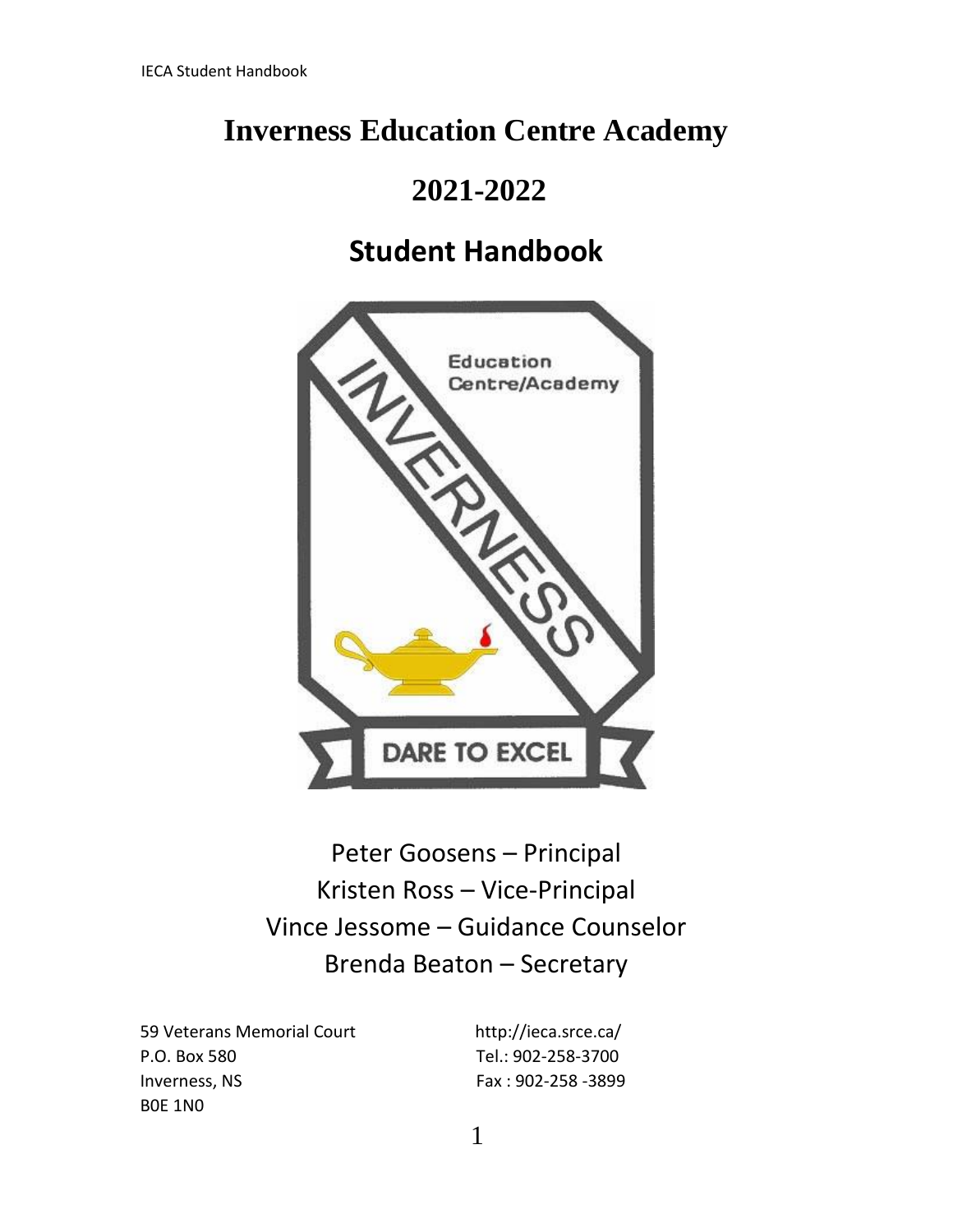

## **Introduction**

The purpose of this handbook is to provide students and parents with information about their school. Rules, regulations, and policies are outlined, as well as school programs and activities. We suggest that you read this handbook thoroughly.

It is our hope that you will find this school year to be a memorable and exciting one. We are looking forward to working cooperatively with you during the school year and we are always open to any suggestions you may have. Please, do not hesitate to bring your comments and ideas to the attention of our administrative team. We welcome your input.

## **General Regulations for all Students**

## **School Communication Plan**

At Inverness Education Centre/Academy (IECA) we welcome and encourage on-going communication between school and home. It is important for parents and guardians to get to know your child's teacher(s), the Principal, Vice-principal, and other staff who work with your child. This allows for a very meaningful and important exchange of information regarding the academic progress of a student at IECA.

We also recognize the importance of working collaboratively as a team to ensure the success of our students. As parents and guardians, you are very valuable members of our school team at IECA.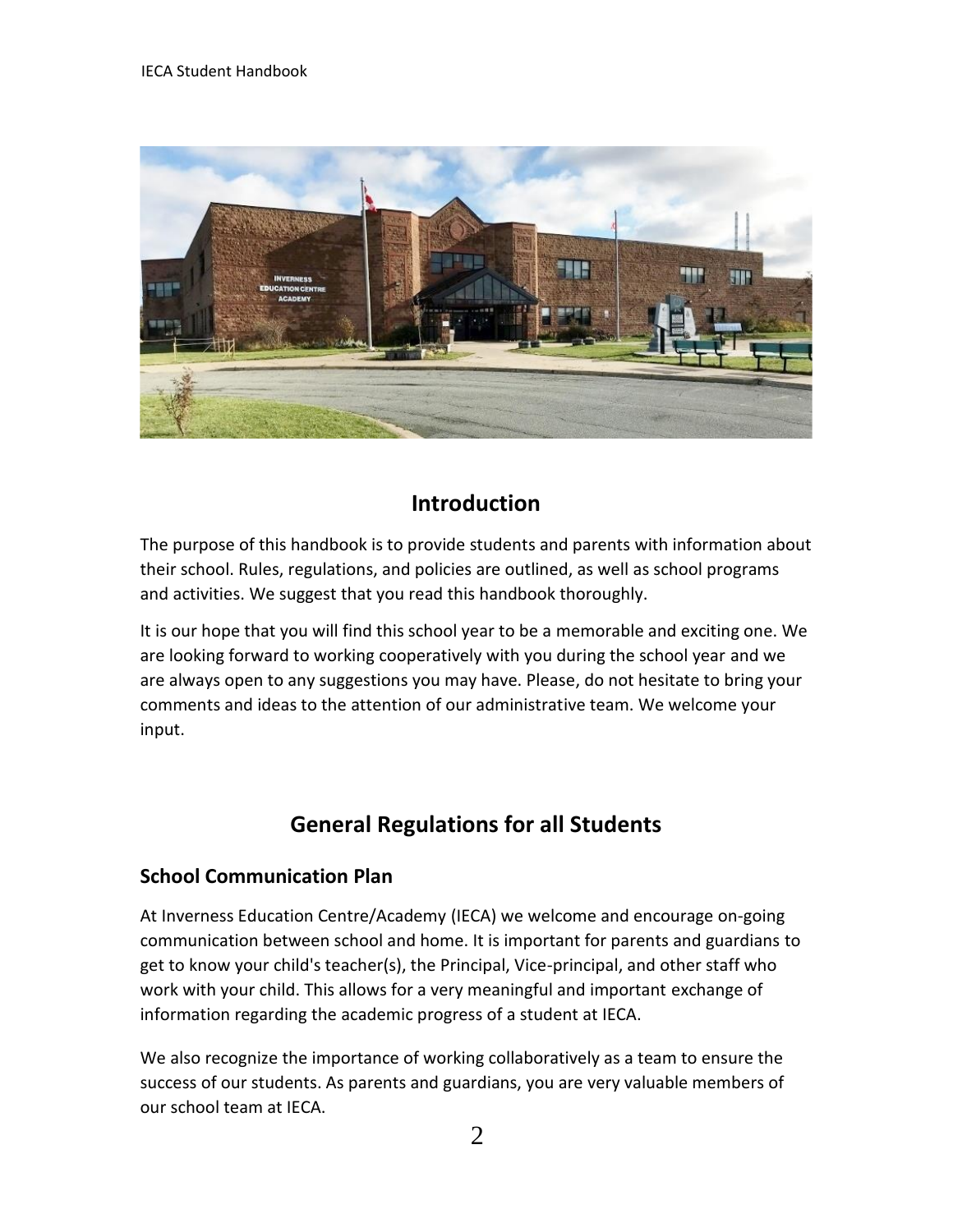We sincerely appreciate the many volunteers who support our school initiatives, and we place a high priority on positive community relations.

Strong and effective communication enables us to make our school community more informed and encourages greater participation, excitement and support for educational initiatives and school activities.

Our IECA communication plan will outline information on student learning and how it will communicate to parents and guardians during the school year. Our school and teacher plans include many tools of communication and information we believe will ensure a more positive and successful school year for all!

In the interest of keeping all members of our school community informed, the following information tools will be implemented:

#### **Student Information System - Parent Portal/Student Portal**

All parents/guardians/students can access student information on a web-based program as part of our student information system (IN-SCHOOL). This system has been adopted province wide with the purpose of improving communication and the storage of information. Teachers of Grades 7 to 12 will enter all their assignments and assessment results at least once a month into GradeBook, in addition to report card information and student progress in a course can be monitored through the Portal. Grades PR to 6 teachers will store all report card information in GradeBook, which can also be accessed through the Portal.

*Note*: Returning students can access the portal using the passwords issued last year. Parents no longer have to register for the parent portal. All parents are now registered. By simply clicking on 'forgot password' fill in the your username (which is the e-mail address we have on file at the school) and then create a password Should you need assistance with username and passwords please contact the school.

#### **Reporting Periods 2021-2022**

Report cards are issued in November, March/April, and June for students in Grades Primary to 8. They are issued in November, February, April, and June for students in Grades 9 to 12. Formal Parent-Teacher sessions are arranged immediately following these reporting periods.

#### **Team Meetings**

Parents/guardians will be contacted if meetings are necessary regarding their child's progress, individual or adjusted programming and/or behaviour at any time during the school year.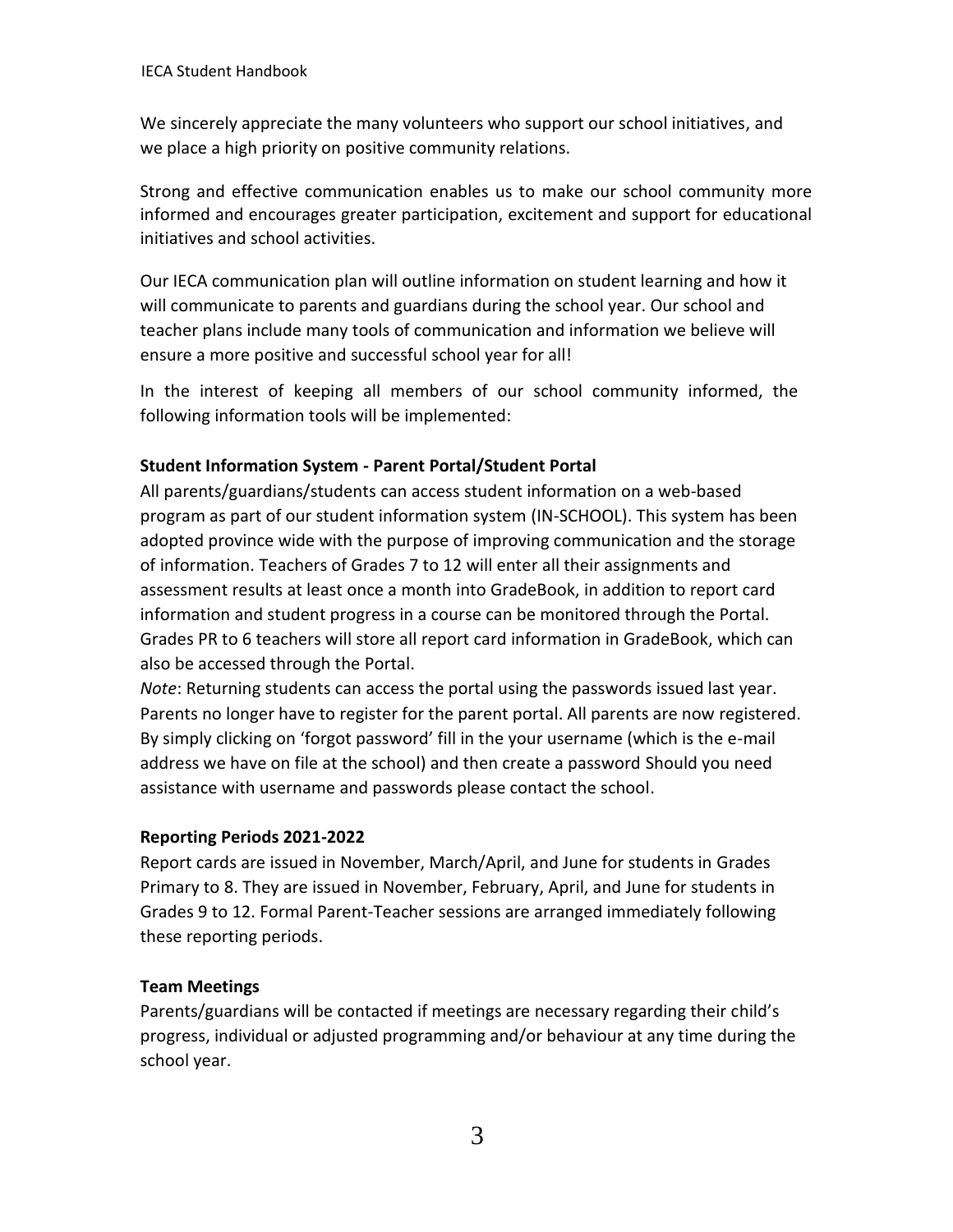IECA Student Handbook

If parents/guardians wish to meet with your child's teacher or principal on a particular matter, please feel free to contact the school to arrange a meeting by phone (902-258- 3700) or e-mail (ieca.office@srce.ca).

#### **Newsletters**

Our school newsletter will be placed on our school website at the beginning of the month and a PDF-version will be sent to all parents, guardians and students whose email addresses are on file in our Student Information System. Please call the school if you require a paper copy. Please ensure your current e-mail address is up-to-date in our information system.

#### **Phone Calls/Notes/Letters/E-mails**

Our staff will be making contact through phone calls, notes, e-mails and letters.

#### **Alert Messages**

E-mails and text messages can be sent through our Student Information System. Please make sure that your current e-mail address and home/cellular numbers are correct on the Student Registration Form. This mode of communication can be used for general information items as well as emergency notices such as school closures, physical plant issues, etc.

#### **IECA Website/Social Media Accounts**

Please visit our website at<http://ieca.srce.ca/> for school information, announcements and initiatives at our school.

Follow our Twitter account - @InvernessECA Follow our Facebook page – Inv Eca

#### **Media**

Local radio and newspapers may report on school events and activities.

#### **Special Events/Open House** *(See Appendix)*

Throughout the school year, we will hold special events and activities. We welcome you to all such activities and greatly appreciate your support for these special initiatives.

#### **School Advisory Council (SAC)**

IECA School Advisory Council meets regularly throughout the year. We welcome new members and appreciate input from parents, guardians, and community members. If you are interested in joining the SAC or if you have questions or concerns, please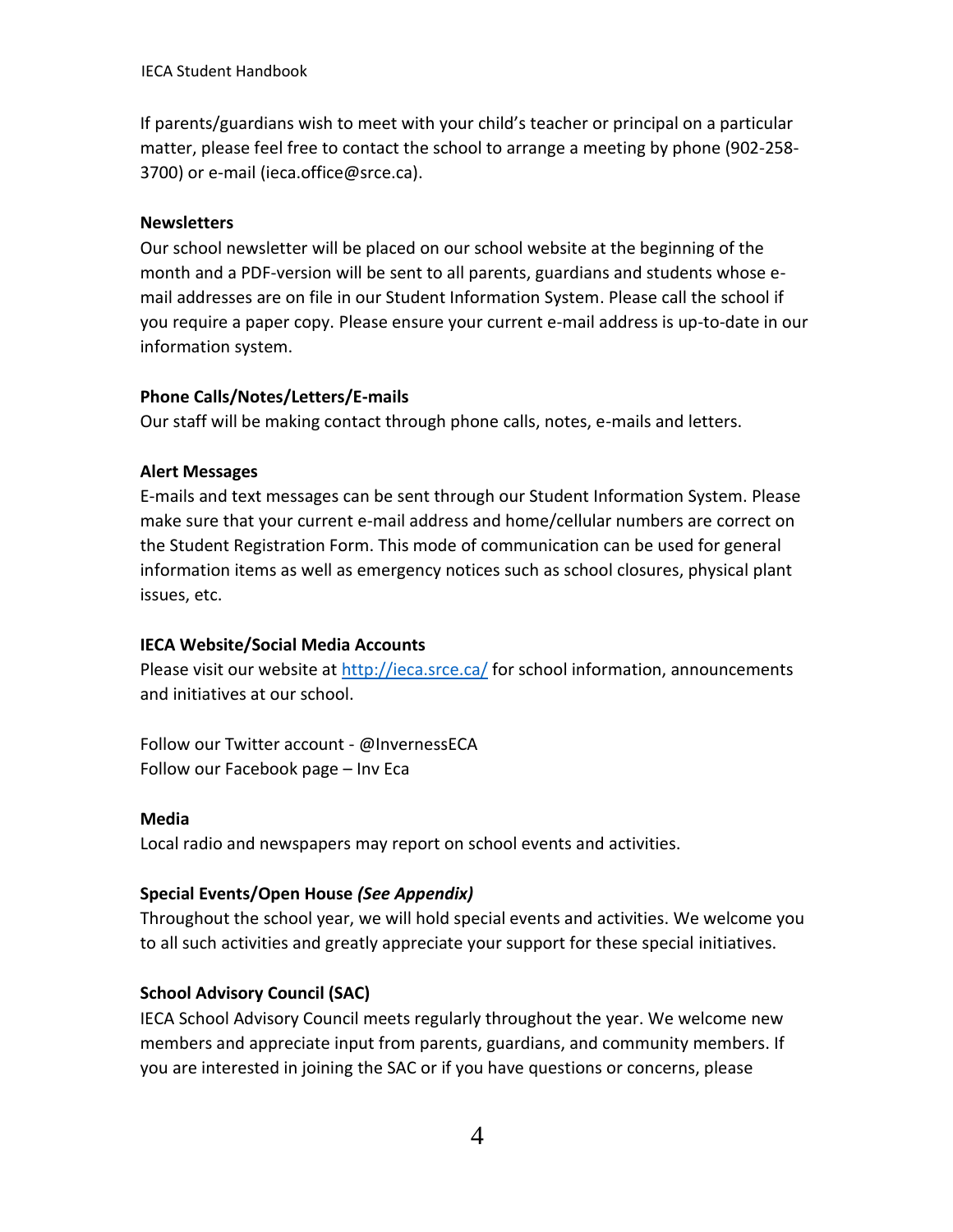IECA Student Handbook

contact the school. Co-chairs for 2021-2022 are Mrs Norma MacKinnon and Mrs Jennifer Ryan

#### **Homework and Classroom Information**

Many teachers are using either Google Classroom or GradeBook to post assignments/homework for students. Please check with classroom teachers for how that information is being communicated. E-mail addresses of staff members firstname.lastname@srce.ca

**NS Department of Education and Early Childhood Development** The department of education website has all available curriculum documents with all outcomes at every grade level listed. For this or other educational documents or information, you can access the Department of Education web site at [www.ednet.ns.ca.](http://www.ednet.ns.ca/)

#### **Emergency Contact**

Ensure that the school has one or two emergency contacts on file.

*If you wish to contact IECA Administration, please do not hesitate to telephone or email us.*

*Our contact information:*

*Phone: 902-258-3700, Fax: 902-258-3899 or email: [peter.goosens@srce.ca,](mailto:peter.goosens@srce.ca) Kristen.ross@srce.ca, ieca.office@srce.ca*

### **School Code of Conduct**

Students, parents, teachers, support staff, school administrators, and regional centres share responsibility for creating a school-wide approach to maintaining a positive and inclusive school climate where all students are supported to develop healthy relationships, make good choices, and achieve success in their learning.

All members of Nova Scotia's school communities have a role to play in the awareness and prevention of unacceptable behaviour.

The provincial school code of conduct policy applies to all public schools and regional centres in the Province of Nova Scotia. All students and school members in Nova Scotia are required to follow this provincial school code of conduct policy, which is governed by the provincial Education Act and Regulations.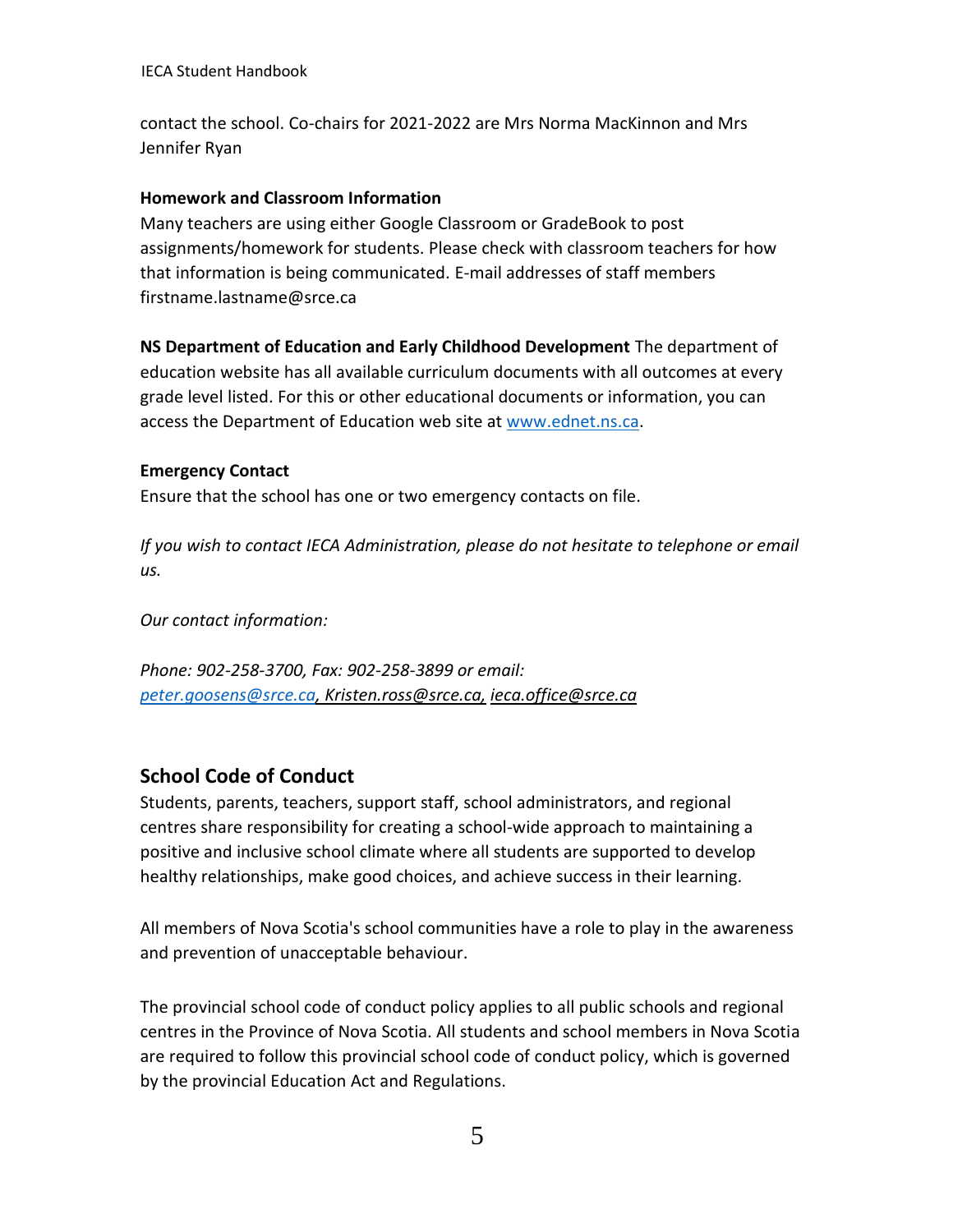#### **Acceptable Standards of Behaviour**

All students and school members shall:

- Show respect for the rights, property, and safety of themselves and others
- Accept personal responsibility for their behaviour
- Demonstrate socially appropriate behaviour
- Respect and appreciate diversity of all school members regardless of their race, culture, ethnicity, religion, creed, sexual orientation, gender, gender identity, gender expression, physical disability or mental disability, mental illness, age, national or aboriginal origin, socio-economic status, or appearance.
- Treat school property and the property of others with a reasonable standard of respect.
- Attend regularly and punctually as required under section 24 of the Education Act
- Show respect for the roles and responsibilities of students, school administrators, teachers, support staff, parents, volunteers, and the school region.
- Demonstrate respect for the learning environment of the school and the classroom including all school activities and events.
- Demonstrate and promote positive behaviour through the avoidance of all types of violence.
- Use information and communications technology, including the Internet, digital resources, and e-communication, and all forms of social media in a responsible and acceptable manner consistent with the Nova Scotia Public School Network Access and Use Policy and the Cyber-safety Act (2013)
- Refrain from all forms of bullying and cyberbullying, intimidation, racism, and discrimination.
- Refrain from the possession of any weapons.
- Refrain from the use of items as weapons intended to harm another person or oneself.
- Refrain from the possession of, or being under the influence of alcohol, drugs, and all other forms of intoxicants on school property.

## **Allergies**

Students and visitors are asked to refrain from using scented products while at school. Students and visitors are asked not to take any of the following items into the school: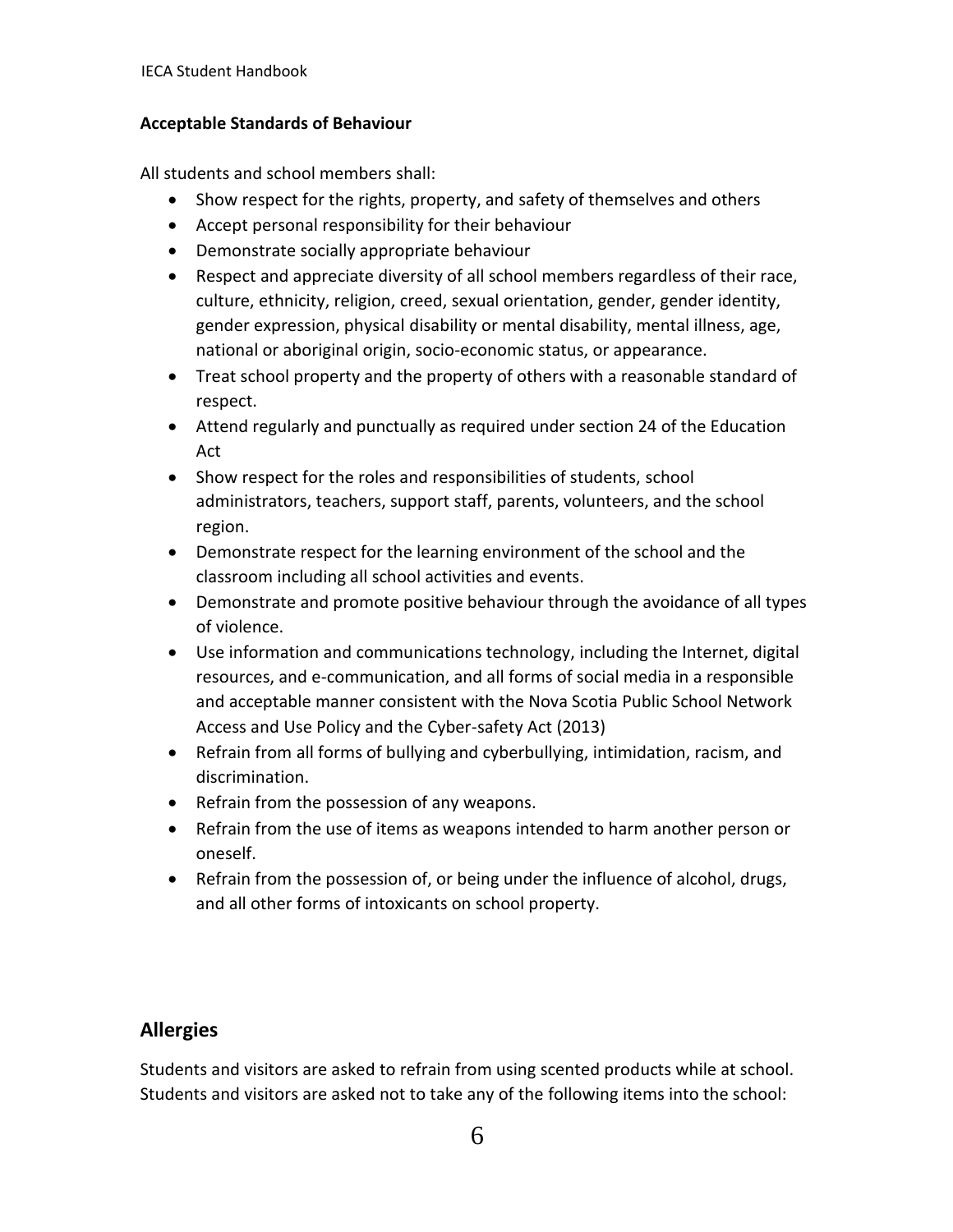**peanuts or nuts, kiwi, or shellfish**. Our student body and staff include a number of people with severe food allergies. We ask that student and parents/guardians be as vigilant as possible in which food products they bring into the school.

## **Announcements**

- Announcements will take place in the morning following the National Anthem and at the end of the day if necessary.
- Public announcements must follow procedures set out in SRCE's Policy

## **Attendance**

Inverness Education Centre/Academy is committed to the implementation of the requirements for public school attendance as provided in the Education Act and Regulations. We believe school attendance is a shared responsibility of students, parents, and the school. There is a direct relationship between attendance and student success, thus we recognize that students enhance their learning and achieve higher degrees of success when they attend school regularly. IECA supports the principle that regular and punctual attendance contributes to the general welfare of the entire student body.

The following safe arrival process for P-6 will be implemented at our school to help us account for any student's unexplained failure to arrive at school:

- Parents/guardians are responsible for notifying the school when their child(ren) will not be in attendance.
- If your child(ren) is(are) going to be late or absent from school, the parent/guardian must contact the school by emai[l ieca.office@srce.ca](mailto:ieca.office@srce.ca) or telephone at 902 258 3700 before  $9:30$  AM. An explanation is required.
- On a daily basis, teachers will complete morning and afternoon attendance. A list of those students who are absent will be generated. Our student information system will generate a text message and e-mail message at 4:20 PM when the school has not received any notification of the absence before that time.

## **Additional Attendance Procedures**

• Students may not leave the classroom without permission from the instructional teacher. This includes all school related activities. Instructional teachers are responsible for students who are scheduled with them at all times.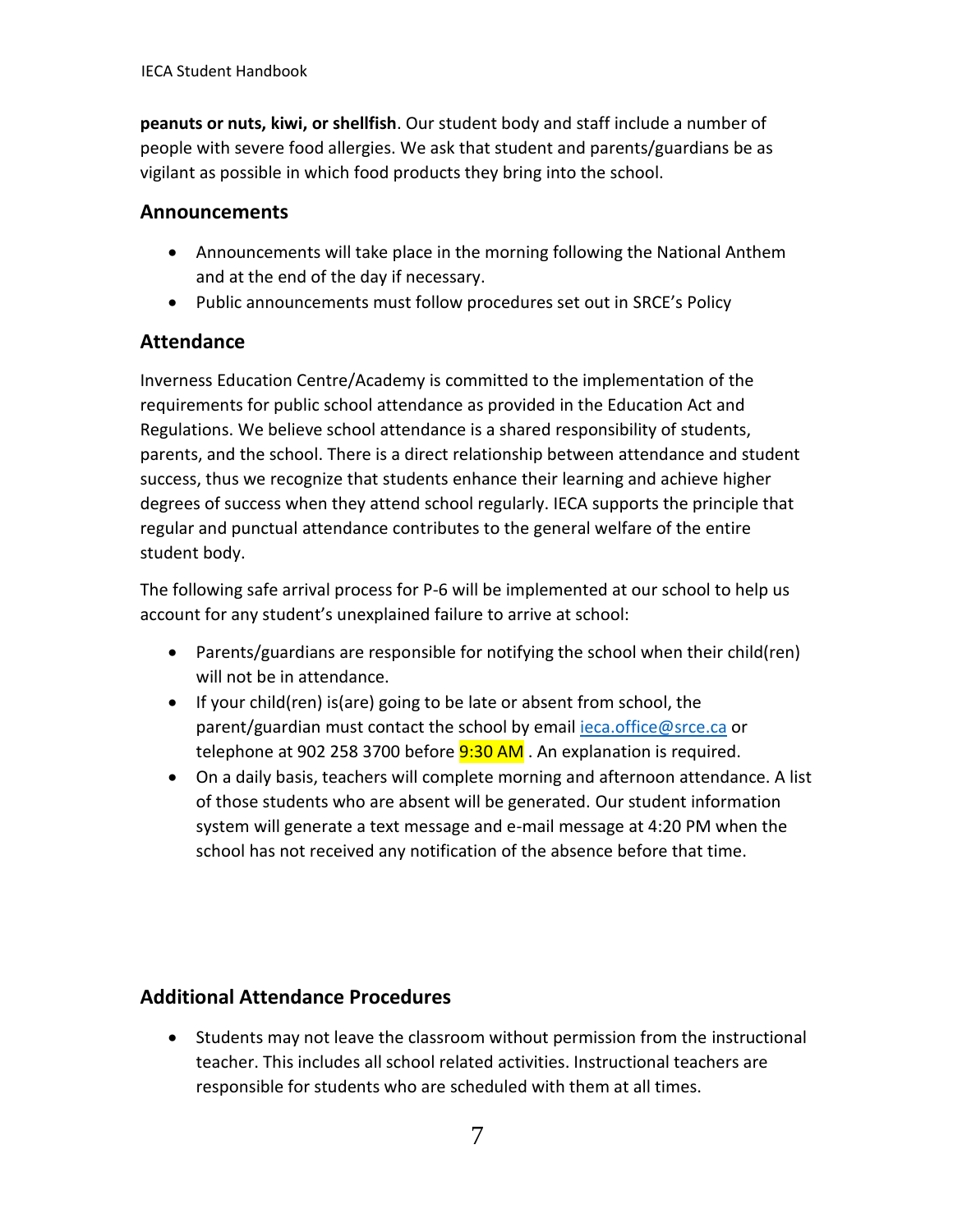- Teachers who are leaving with students for extra/co-curricular trips must leave a list in the office and forward the list via email to other instructional teachers. These absences will be recorded electronically by the secretary.
- If students are out of the classroom for approved reasons during attendance check, they must report to the office to avoid being recorded as being absent.
- If students are not in their classroom as required, an unexcused absence will be recorded.
- At 4:20 PM each day, an electronic message is forwarded to parents/guardians if any unexcused absence are recorded during the day.

## **Attendance Codes**

Parents/Guardians/Students can view the student's attendance records through the Portal described by various Attendance Codes. 'A' is an unexcused absence (truancy is illegal under the age of 16) from school without any reason being given. 'L' indicates arriving Late for class or school. 'AWN' indicates absence with notification (not all reasons are valid). 'MR' indicates absent for a Medical Reason. 'ACT' means absence due to a school-sponsored activity. 'OSS' indicates an Out-of-School Suspension and 'ISS' stands for an In-School Suspension. Blank indicates Present.

#### **We will follow the Nova Scotia Department of Education Attendance Policy.**

## **Skipping of Classes**

Students must attend each scheduled class they are assigned. Any student found to be skipping class will be dealt with under the Provincial School Code of Conduct.

Students who are found skipping class and have left the school grounds will not be permitted to travel home on the bus. Parents will be required to make alternate transportation arrangements.

## **Missing School for Employment/Family Vacation Reasons**

Students are expected to attend school on a regular basis. Make-up tests, quizzes, and assignments may not be available to students who miss a test because they were absent due to work. Students who miss time for this reason shall be dealt with in accordance with the provincial attendance policy.

Students missing school because of a family vacation are required to see school administration prior to their departure to develop a plan for the work being missed. Teachers will *NOT* be required to produce a work package.

## **Late Arrivals/Early Departures**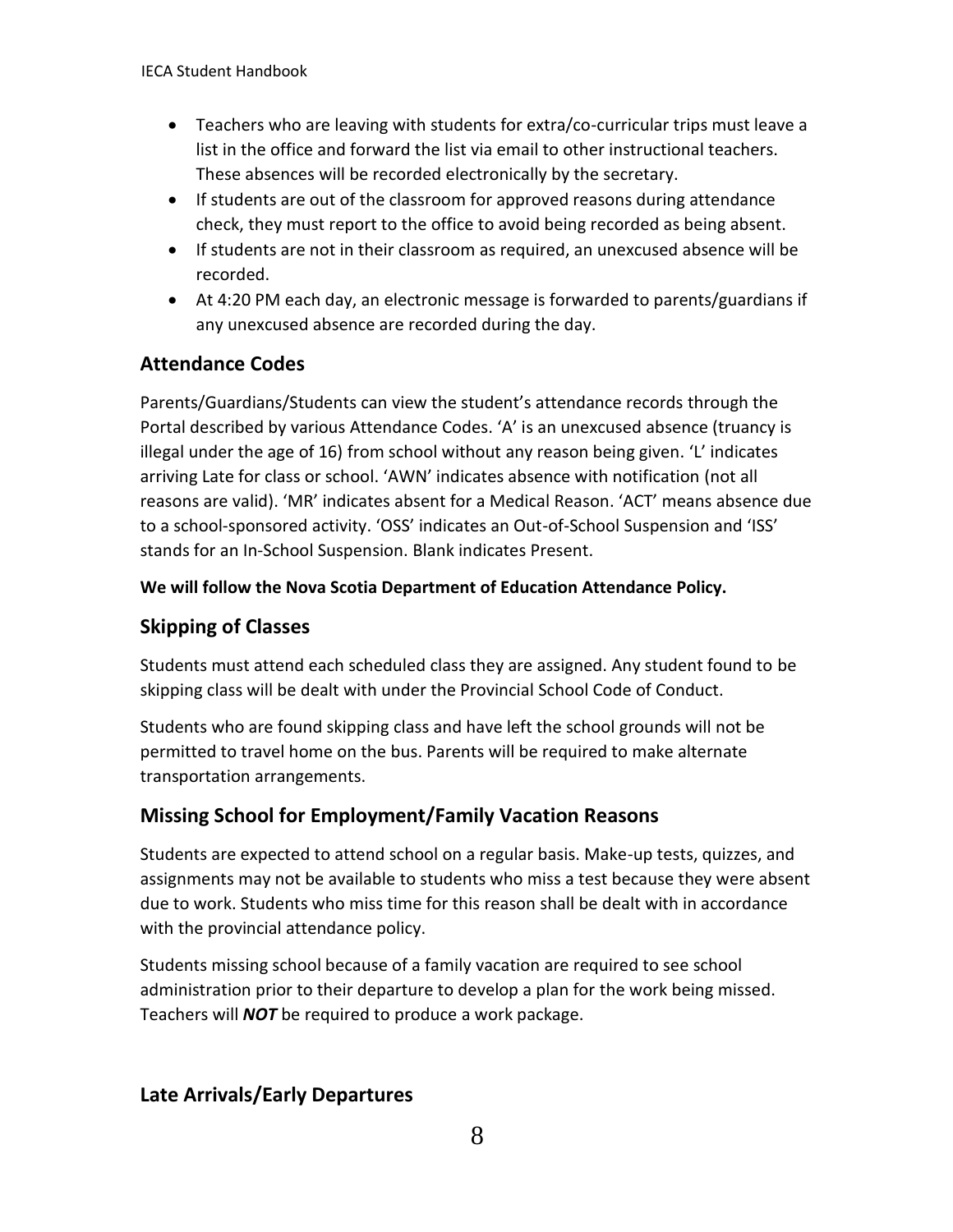Students who arrive at school late must report to the office and sign in. If a student is late on a regular basis, the office may contact the parent/guardian to have them explain the tardiness. This may result in a meeting with the student, parent/guardian, and administration.

When a student must leave school during the day, parents must inform the office. **Parents must report to the office to sign out and pick up their child. Students are not permitted to leave school without permission and must sign out when leaving.**

## **School Closures/Early Dismissal**

- Upon receiving the recommendation of the Manager of Transportation to close the schools, the Regional Executive Director of the Strait Regional Centre for Education (SRCE) or designate will telephone CJFX, 101.5 the Hawk and CBC Radio stations to air the school cancellation announcement.
- Should it be necessary to call off school during the day because of sudden changes in weather conditions, the Manager of Transportation will advise the Regional Executive Director and Central Office Administrators will immediately notify 98.9 XFM, 101.5 The Hawk, and CBC Radio stations to have the appropriate announcements made on the radio. At least a one-hour notification will be given before students are sent home.
- THE FINAL DECISION ON WHETHER OR NOT TO SEND YOUR CHILD TO SCHOOL ON DAYS OF INCLEMENT WEATHER RESTS WITH THE PARENTS OR GUARDIANS.
- In the case of an unexpected evacuation, all students will walk to the Inverness Arena and the school administration with notify the SRCE and the local radio stations.

## **Alternate Bus Stops** *(See Appendix)*

Occasionally students may be required to travel on a different bus to a babysitters or grandparents home. Permission has to be obtained from the SRCE transportation office. The following must be submitted in order to receive permission:

• Parents/guardians must provide a written request (or e-mail message to ieca.office@srce.ca) to change buses (notes must include student's name, date, bus number or driver of bus they are requesting transportation on and the requested existing bus stop civic address.

## **Daily Routine**

Students need to be well organized for the demands of their busy schedule, therefore: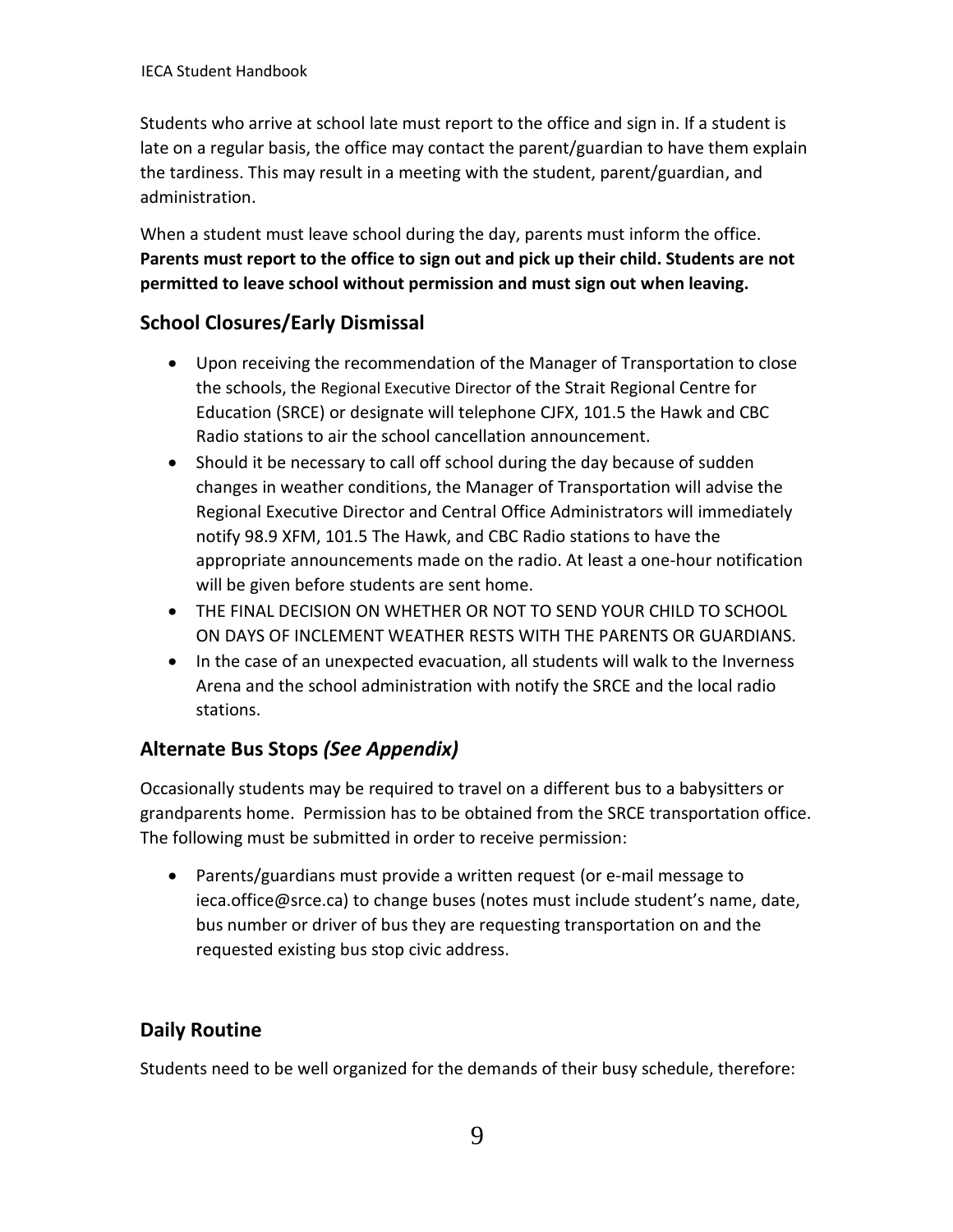- Students are to go promptly to their lockers to collect books and other materials prior to the morning homeroom class, and during both morning recess and noon breaks.
- Students are to report promptly to their homeroom at 8.40 AM and then to their first class starting at 8.45 AM. Late students are to report to the office to sign in.
- The schedule does not allow time to return to lockers and washrooms between classes.
- Students must attend each assigned class unless excused by their subject teacher or a school administrator.
- Students who encounter a problem that prevents them from reporting to class, are required to get permission from the teacher or office as soon as possible. Their attendance must be reported to the secretary for the proper attendance code to be recorded.

## **Dance Policy – Grade 7-12** *(See Appendix)*

Please note that no one will be admitted once the doors are closed unless prior arrangements have been made with the administration. Students are to enter the building as soon as they arrive and cannot sit in parked cars in the parking area. No one who leaves the building will be re-admitted to the dance.

**No alcohol or drugs** are to be used prior to or at the dance. Anyone who is suspected of being under the influence of alcohol or drugs will be removed from the dance after the parents/guardians and RCMP will be contacted.

#### **Guests**

All guests must be signed in and receive approval from school administration

- One guest per student and the guest **must** accompany the student
- Inverness Education Centre/Academy students are responsible for their guests.
- Students must sign in their guests no later than RECESS on the day of the dance so that their attendance or discipline status at other schools can be verified.
- Guests may be asked for ID to gain entry.

All dances will be chaperoned by teachers and the administration. Chaperones have the authority to remove students/guests from the dance. All outdoor overcoats, jacks, and backpacks must be checked in the coat check area. None may be worn in the dance area.

### **Please note: Parents/Guardians are responsible for all transportation arrangements to and from the dance.**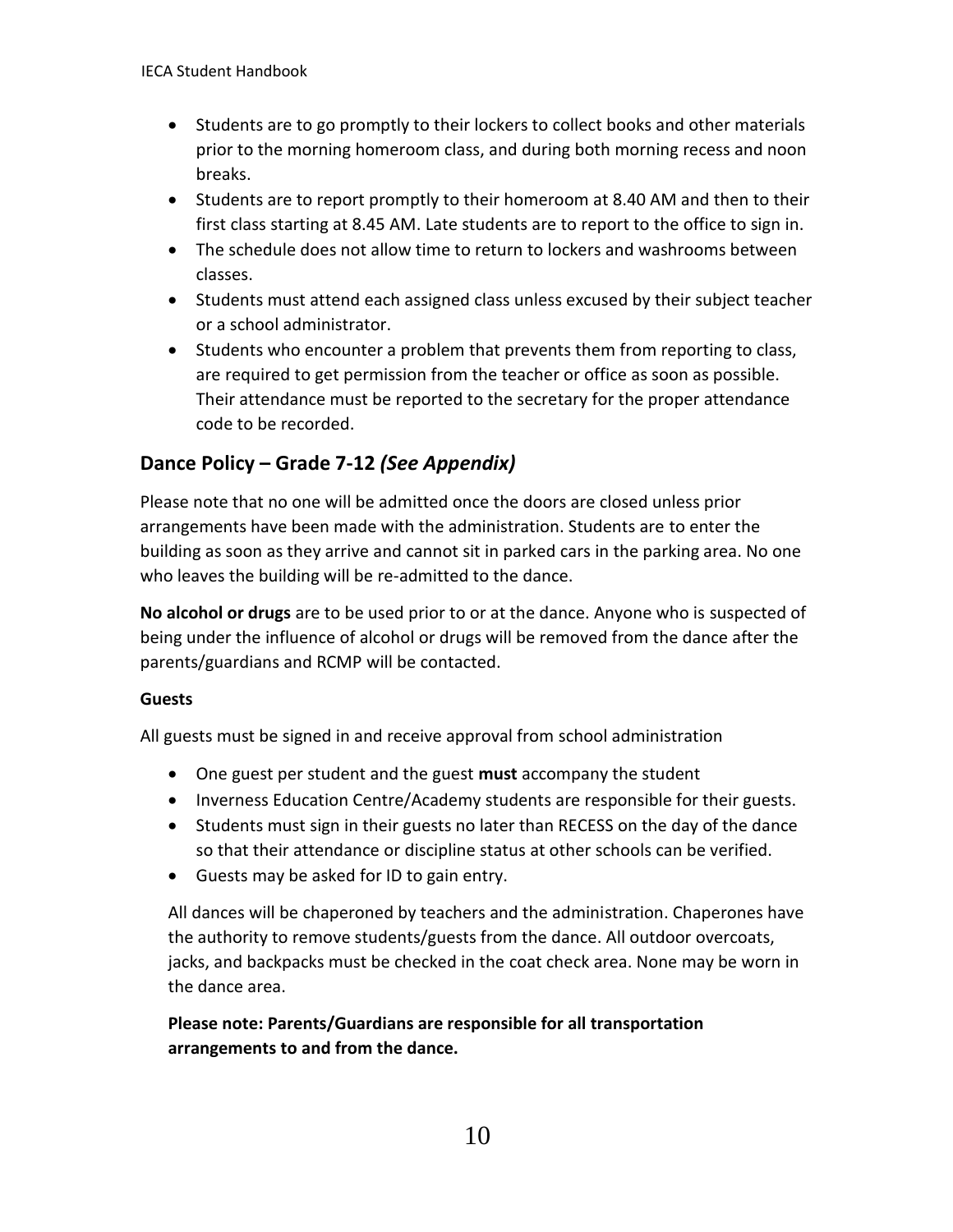## **Electronics Policy**

Electronics have become part of life and can serve many purposes. This policy is intended to balance three competing issues:

- Harnessing what electronics have to offer as an educational tool.
- Offering students something to entertain them during (e.g., long bus rides), and
- Ensuring they do not get distracted from important school functions while they are in school.

To that end, the following policies are in place at Inverness Education Centre/Academy:

- Electronics may be used during non-instruction time
- Students are permitted to use electronics during instructional time in ways permitted by their teachers. This is intended to promote the use of electronics as an instructional aid and help students organize themselves in ways that mimic how they will function outside of school.
- Electronic devices must be invisible during class time when teachers have not authorized their use.

Consequences for offences related to the Electronics Policy

- First offence: taken from student, and student can pick it up at the end of the day.
- Second offence: taken from student, but MUST be picked up by parent/guardian.
- Third offence: Suspension or alternate consequence

**Please note that parents/guardians who wish to pick up their child's electronic device must do so after 2:45pm.**

**Students are reminded that lost or stolen property is NOT the responsibility of the school. Valuable items should be safeguarded by students.**

## **Extracurricular/Athletic Activities (See information re: Attendance)** *(See Appendix)*

Inverness Education Centre/Academy offers a wide variety of extra-curricular and athletic activities. We strongly urge students to participate in at least one of them. School spirit depends on the level of participation and our school can only be as good as the effort students put into their studies and extracurricular activities.

• All students who wish to participate in extracurricular and athletic activities are expected to be a positive role model and a positive representative of our school,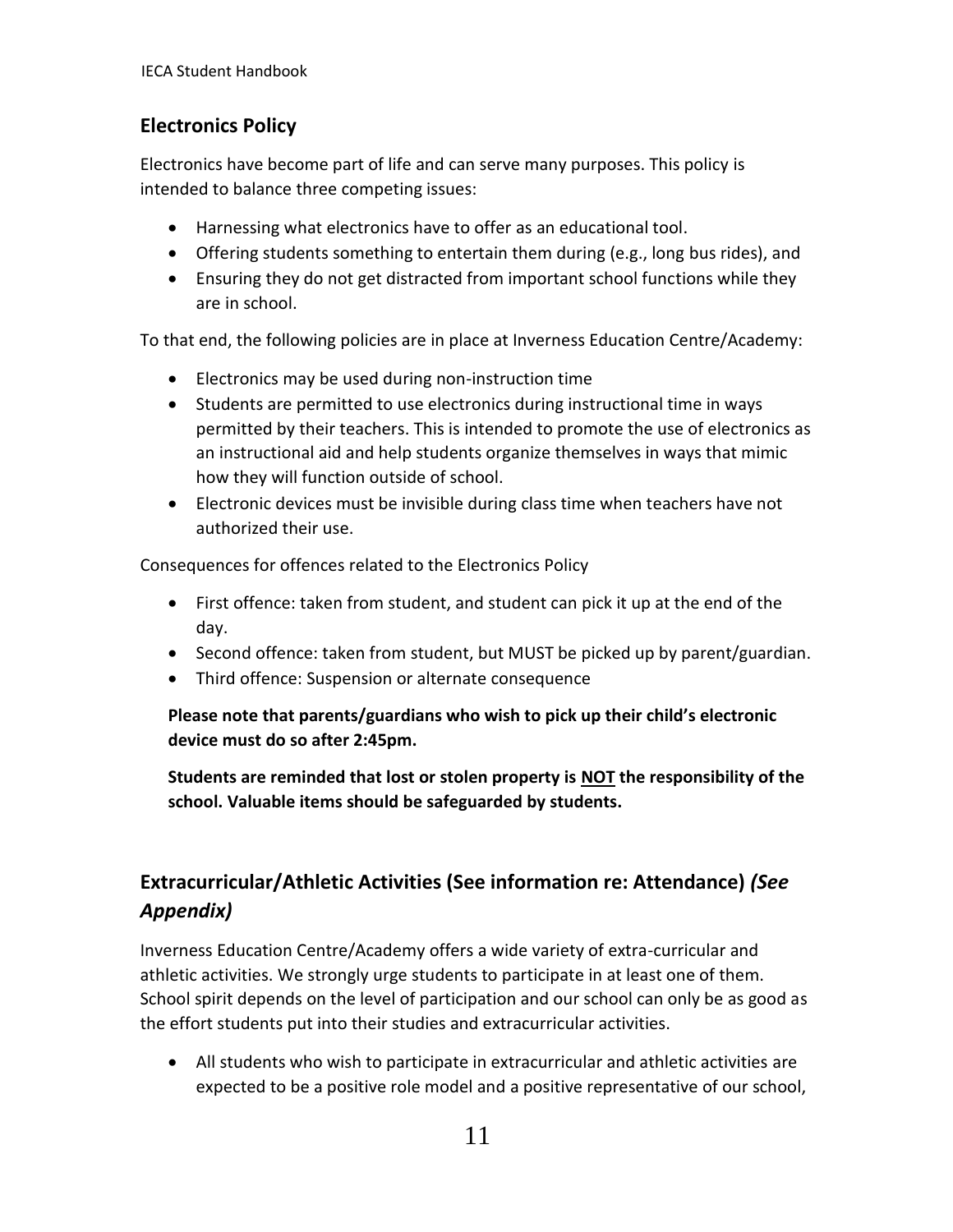complete their assignments and schoolwork, and maintain satisfactory attendance.

- Students participating in and/or attending extracurricular and athletic activities sponsored by the school are subject to the same code of conduct as if they were in a regular school setting.
- Students who may be required to attend meetings or functions during regular class time must receive permission to do so from subject teacher prior to attending the meeting or function.
- Students who participate in extracurricular activities must be in attendance on the day of the event. (Exceptions can be pre-scheduled medical or dental appointments). Students who remain in school after regular school hours for activities shall report to the area where the activity is scheduled to occur. Furthermore, it is the responsibility of the students to inform their parents/guardians of their expected time of return regardless of where the activity is taking place.

### **Guidance Centre**

Students are encouraged to take full advantage of the services offered in our school by signing up in the guidance office for an appointment during their breaks or after school. Guidance staff will call students down from their classes when an appointment is available.

### **Assignments**

#### **Late Assignment Policy**

One of the Essential Graduation Learnings for students in Nova Scotia is Citizenship. Many issues related to citizenship revolve around deadlines and timeframes so processes and systems can function in a timely and efficient manner. People who file their income tax forms late are fined, job postings close at a specific date and time, late fees are issued to loan payments that are overdue, and employers use lateness and delayed productivity as grounds for reprimand or dismissal.

To help students learn about the importance of having work passed in on time, teachers will implement the following policies in each of their courses:

• For assessments that are designed to provide students with opportunities to practice skills prior to a test or other formative assessment: late assignments may not be accepted when they are no longer valuable in the assessment process. A deadline may be renegotiated with the teacher before the first deadline is due.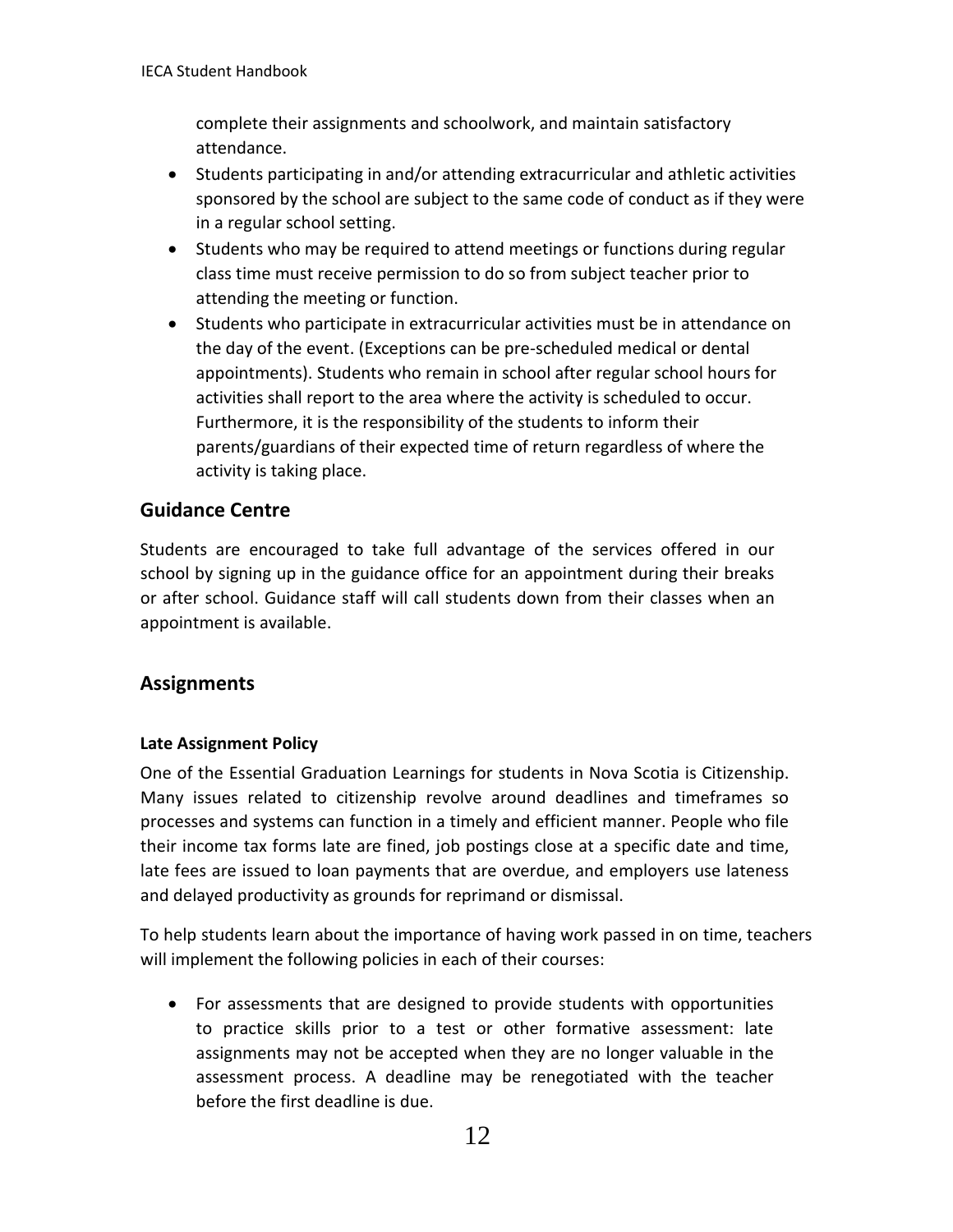• For assessments that are more individualized and/or carry more weight in the final mark and are not a prerequisite for end of unit formative assessments: Students will always have an opportunity to hand in these independent studies/projects/etc., even when they are late. In keeping with workplace and societal expectations, however, the same value may not be assigned.

Assignments are rarely — if ever— assigned the day before they are due. Students who are involved in activities that occur on weekends, for instance, need to build time to complete assignments into their planning.

Assignments due the day after sporting events, for instance, will not be given extensions and are due on time.

Finally, the school recognizes that there are always special circumstances that come up in students' lives. Extensions and/or exemptions for these special circumstances can be granted at teacher discretion.

## **Leaving School Grounds**

Students in grades 7-12 require signed permission forms to leave school grounds during lunch time. (Permission to Leave School Grounds Form attached also refers to leaving school grounds during exams.) Grade 12 students, on an approved preparation period, will sign in and out at the office when leaving school grounds and returning. *Students are not permitted to transport other students when leaving during lunch or preparation period*.

**Please note that students are NOT permitted off school grounds at recess.**

## **Lockers** *(See Appendix)*

All 6 -12 students have assigned lockers. Only the locks distributed by the school may be used on the lockers. Each student is responsible for maintaining his/her locker and must clean it periodically. Students may NOT share lockers. Students are NOT to be at their lockers between classes (unless a teacher deems it necessary).

**Please note: Approval from the administration is required if a student requires a manual lock and key. Lockers are the property of the school and may be subject to searches by administration.**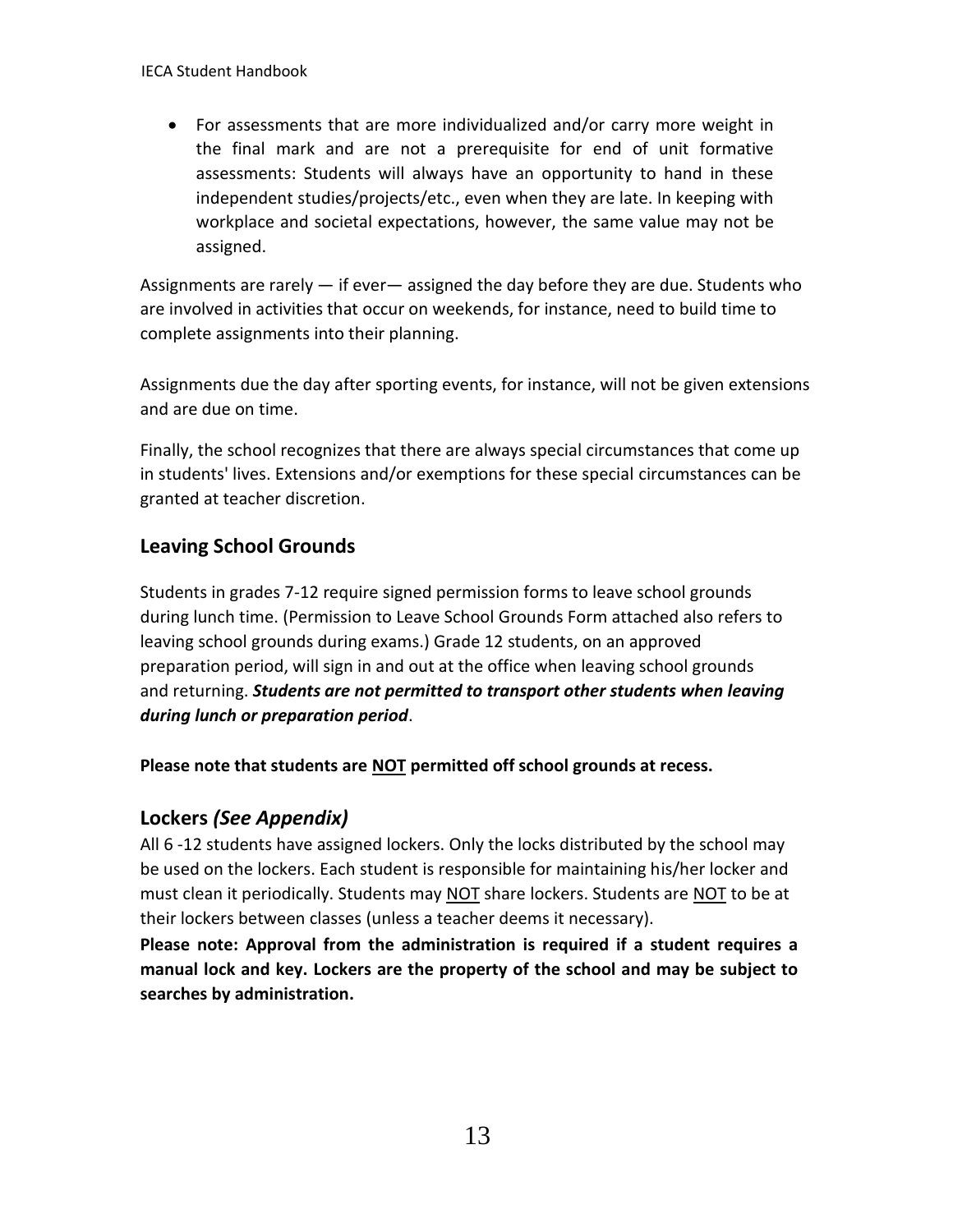## **Media Coverage School Events**

*The Strait Regional Centre for Education believes strongly in the need to protect the privacy of all students and recognizes the issues around the publishing of student*  images and personal student identifying information, especially on the public Internet *and social media sites.*

*However, the Board also believes that the showcasing of student, their work, activities and achievements, is an important part of school life and can be a very positive experience for students. Therefore, it is the practice of the Strait Regional Centre for Education and all schools, to have written informed consent from parents/guardians before any student identifying information, including name, grade, school, video/voice/audio recording, images (photos) of students and/or student work, is used in print, online and in social media (Facebook, Twitter, etc.), and prior to any student media interviews.*

In addition, as part of our efforts to celebrate the achievements of our students and to promote the school's various educational, sports and cultural events, media partners are invited to the school from time to time throughout the year to cover these activities so that our good news and success stories can be shared with our school communities. As such, there is a strong possibility that your child{ren) may be identified either by name, grade, school, video/voice/audio recording, images (photos) and/or student work, in print, online and in social media (Facebook, Twitter, etc.).

There are other times when one of our media partners may contact the school to profile a specific student, program or event that may involve a student(s) being interviewed, photographed, video recorded and/or audio recorded.

Students participating in extracurricular activities or events where the public is invited (e.g., field trips, school concerts, sporting/team events, school fairs, etc.) may be photographed and/or reported on by the media or the public. If photography or video recording occurs at these types of events, it is not possible for the school or the SRCE to control the use of such recordings and therefore privacy cannot be expected at these events. It is important that when taking pictures or making recordings, individuals are respectful of the privacy rights of anyone captured in their recording and that they not share them in any way without the consent of the individual or parent/guardian

#### **Please complete the Consent for Publication of Student Personal Information and Student Work to indicate if you do or do not consent to your child being identified in the manner described above.**

All media requests, and associated contact with students are carefully considered before being approved. We do our best to ensure that the personal privacy of students is protected and respected.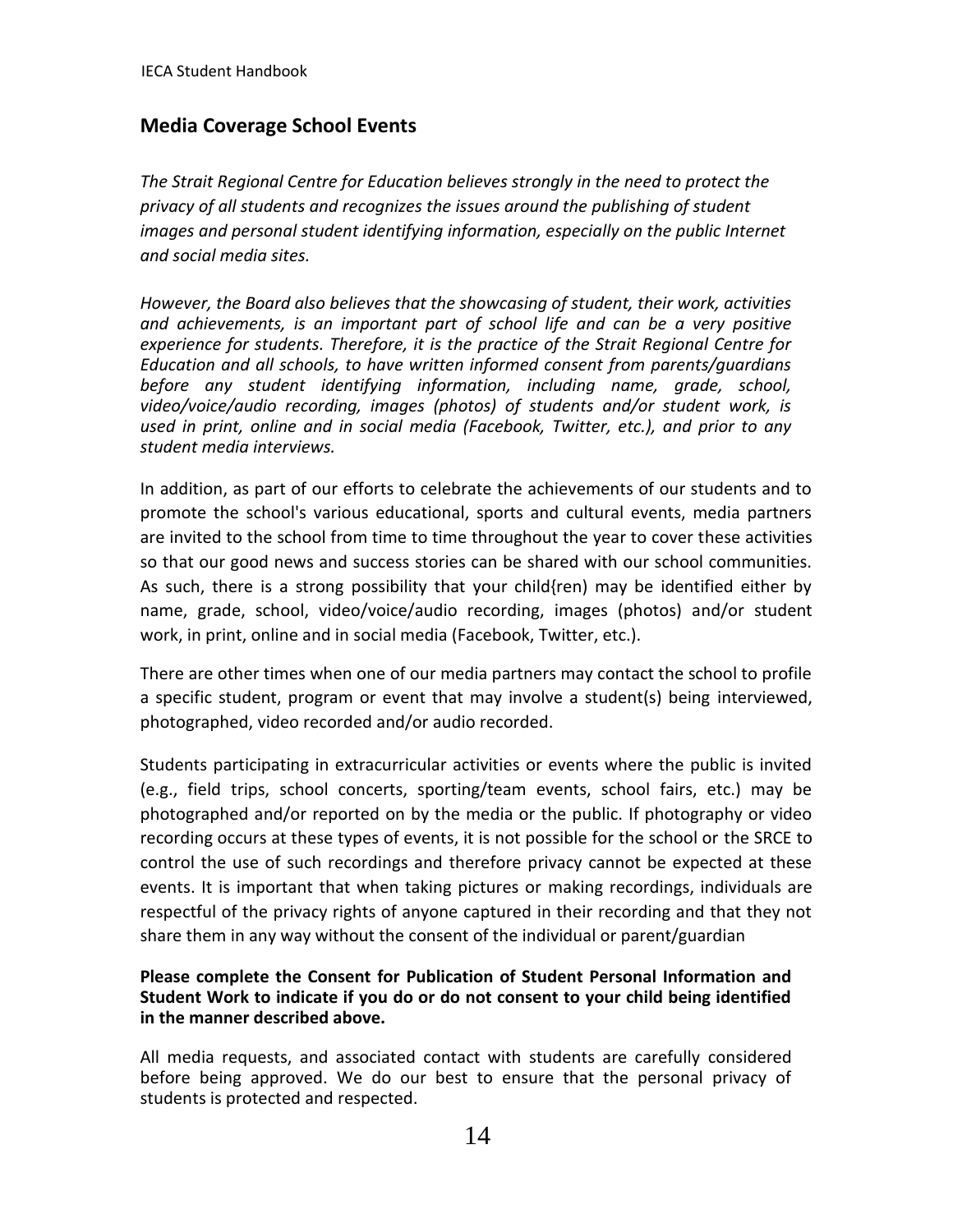## **Medication**

No medications will be dispensed to students by school personnel or students without parental permission and proper instruction according to an approved medical plan. If a child needs medication, the parent/guardian must call the principal/vice-principal and then provide authorized permission, in writing, allowing for dispensing of medication. Such medication must be provided by the parent/guardian for their child. Medications may be kept refrigerated in the school office if needed. The school will not dispense or administer "over the counter" medications to students at school.

## **Smoking/Intoxicants/Vaping**

Smoking is not permitted on Inverness Education Centre/Academy property. Student possession and/or use of drugs, alcohol, cigarettes, and e-cigarettes on school grounds are strictly prohibited. The Strait Regional Centre for Education policy on "The Possession Use, and/or Distribution of Intoxicating Substances" will be strictly enforced.

## **Graduation Fees – TBA**

## **Testing Policy**

- Students will not be expected to write more than two (2) regularly scheduled formal tests on any given day. The onus is on the student to inform the teacher as soon as the third  $(3<sup>rd</sup>)$  test is assigned.
- Students who are scheduled to participate in school-related and sponsored activities are to inform teachers immediately if their participation creates a conflict situation with a proposed testing date.
- Tests are to be designed for completion within a regular teaching period unless special arrangements have been made through the teacher.
- In the event that school is cancelled, and a test is assigned, students should be prepared to write the test on the next day.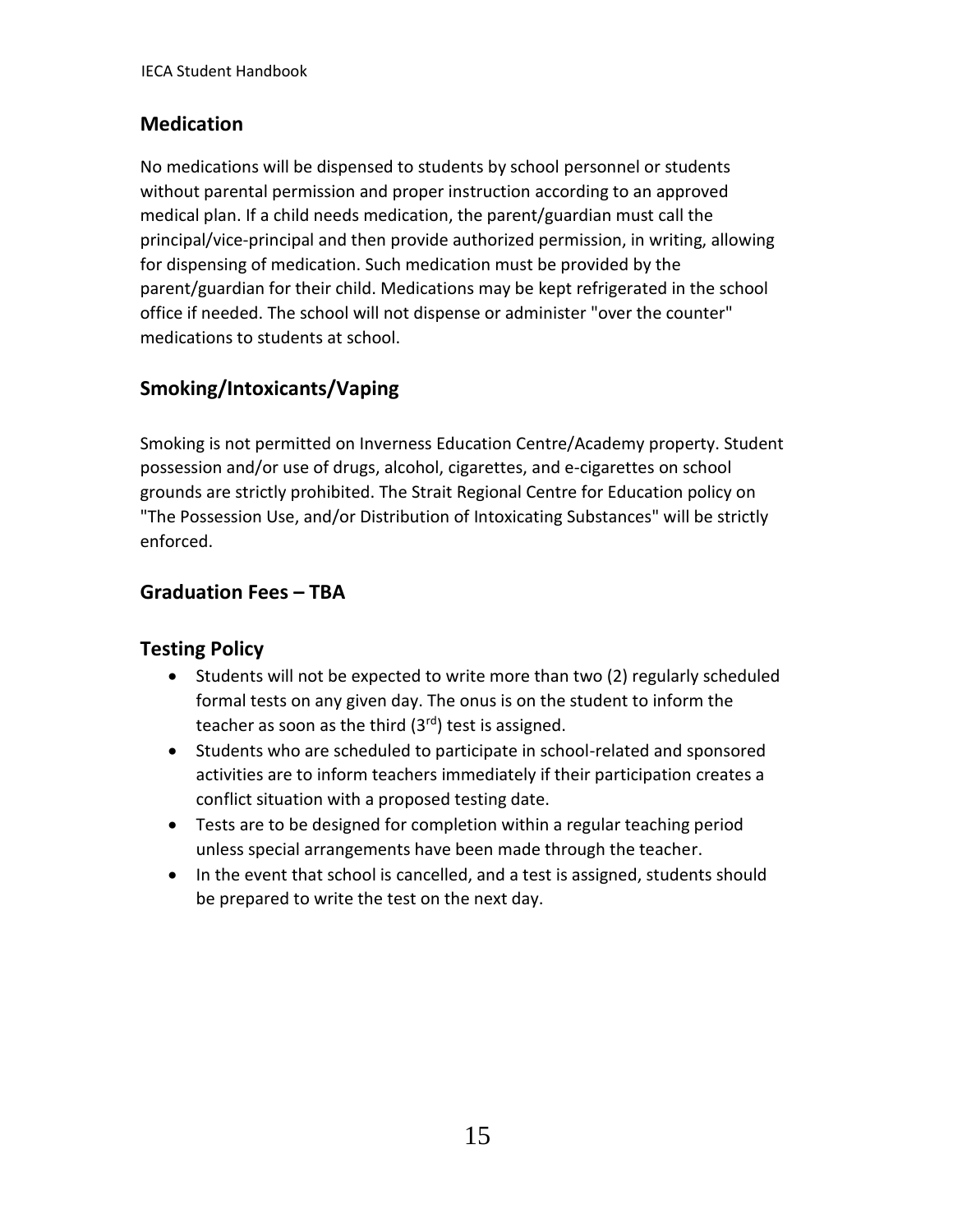#### **APPENDIX 1**

## **IECA Bell Schedule 2020-2021**

#### **Grades PR - 2**

Homeroom: 08:40-08:45

Instruction: 08:45 – 10:15

Recess: 10:15 – 10:30

Instruction: 10:30 – 12:15

Lunch: 12:15 – 13:00

Instruction: 13:00 – 14:45

#### **Grades 3 - 6**

Homeroom: 08:40 – 08:45

Instruction: 08:45 – 10:30

Recess: 10:30 - 10:45

Instruction: 10:45 – 11:45

Lunch: 11:45 – 12:30

Instruction: 12:30 – 14:45

#### **Grades 7 - 12**

Homeroom: 08:40 - 08:45

Period 1: 08:45 – 09:45

Period 2: 09:45 – 10:45

Recess: 10:45 - 11:00

Period 3: 11:00 – 12:00

Lunch: 12:00 - 12:45

Period 4: 12:45 – 13:45

Period 5: 13:45 – 14:45

16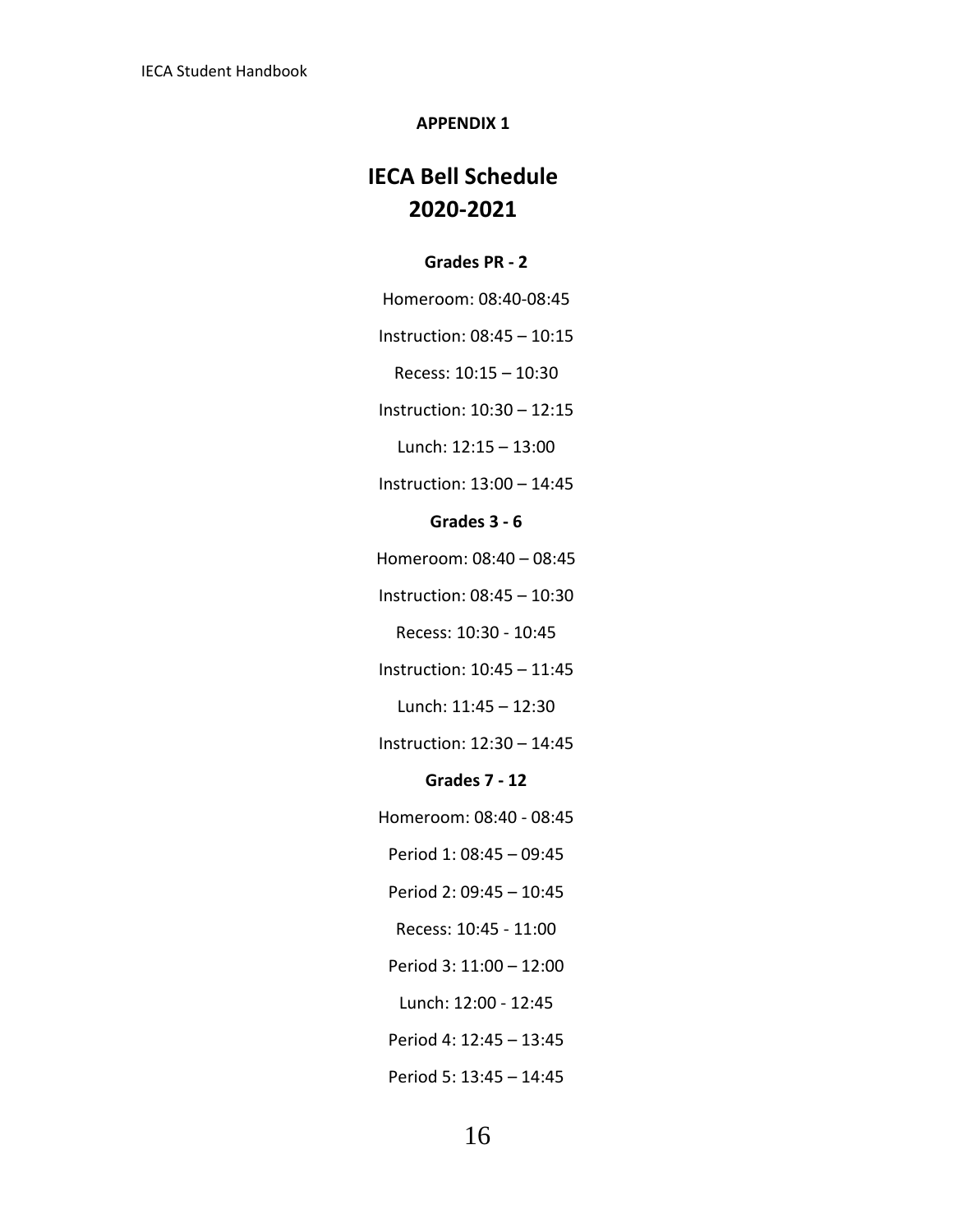IECA Student Handbook

#### **APPENDIX II**

#### **COVID-19 Information/Helpful Links**

[Proper Handwashing](https://srce.ca/sites/default/files/Hand%20Washing%20Poster%20ENGLISH.PDF) [COVID-19 Fact Sheet for Individuals and Families](https://srce.ca/sites/default/files/COVID-19%20Fact%20Sheet_Families_Eng%20PRINT.PDF) [COVID-19 Daily Checklist](https://novascotia.ca/coronavirus/docs/Daily-COVID-checklist-en.pdf) [Preventing COVID-19 Spread in Schools](https://srce.ca/sites/default/files/Preventing%20COVID-19%20Spread%20in%20Schools%20-%20Families%20-%20Fact-sheet-October-6-2020.pdf)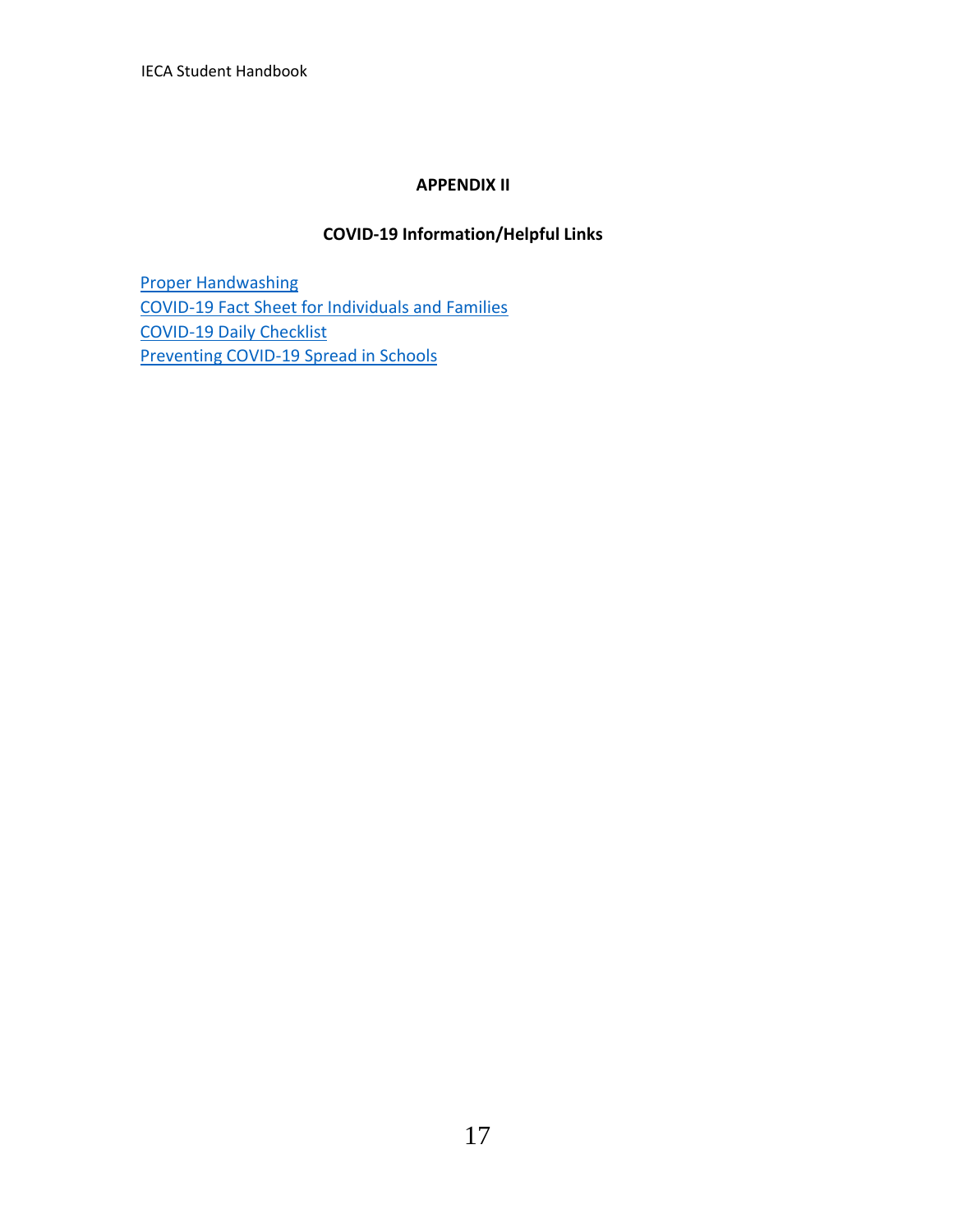#### **APPENDIX III**

Additional Services/Programming

- 1. School Psychologist
- 2. Speech Language Pathologist
- 3. Mental Health Clinician
- 4. Occupational Therapists
- 5. School/Guidance Counselor
- 6. SchoolsPlus (Facilitator and Outreach Worker)
- 7. Learning Support Teachers
- 8. Mathematics/Literacy Hybrid teachers Grades PR-3
- 9. Reading Recovery Grade 1
- 10. Child Youth Care Practitioner
- 11. Parent Navigator
- 12. Occupational Therapist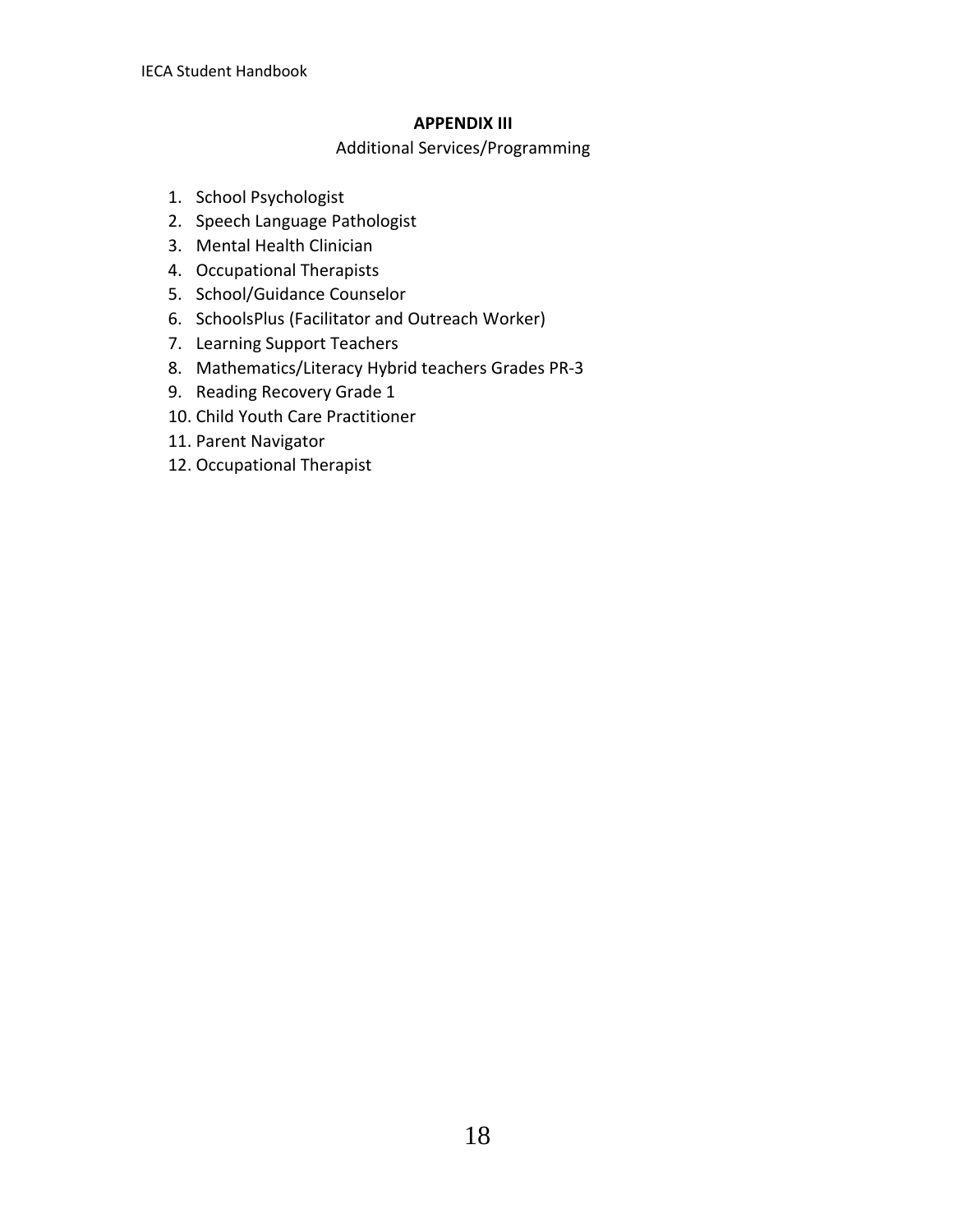#### **APPENDIX IV**

### Homeroom Teachers 2021-2022

| Grade Primary:       | Amy Poirier                    |
|----------------------|--------------------------------|
| Grade Primary $-1$ : | Jill Copley                    |
| Grade 1:             | Darlene MacLellan/Kathryn Ryan |
| Grade 2:             | Charlene MacKinnon             |
| Grade 3:             | Laura Ryan                     |
| Grade 4:             | Ann Marie LeLièvre             |
| Grade 5:             | Mary Ingraham                  |
| Grade 6:             | Michele MacDonald/Nadia Ross   |
| Grade 7:             | Krista Miller                  |
| Grade 8:             | Shannon MacLennan/Kelly Sofan  |
| Grade 9:             | Hayley Wilson                  |
| Grade 10:            | Jesse Fraser                   |
| Grade 11:            | Jill Campbell-Jessome          |
| Grade 12:            | Kendra MacEachern              |
|                      |                                |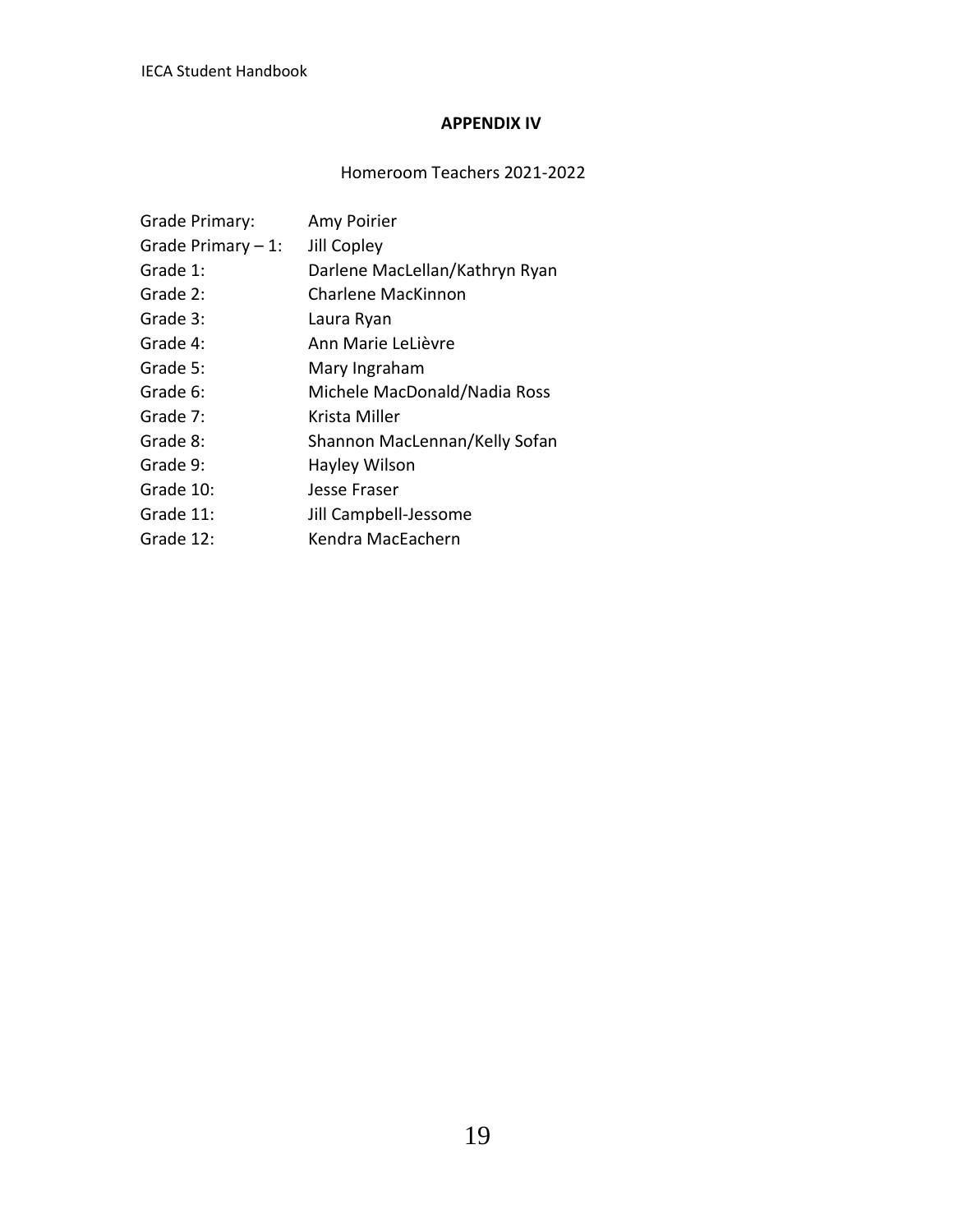#### **APPENDIX V**

## *Staff Directory*

#### **Teaching Staff**

| <b>Staff Member</b>    | Room    | <b>HR</b>      | <b>Teaching Assignment</b>                                    |  |  |
|------------------------|---------|----------------|---------------------------------------------------------------|--|--|
| Blackwood, Phil        | 124     |                | Physical Education: PR, P-1,2,6,7,8,10,11-12                  |  |  |
| Campbell-Jessome, Jill | 226     | 11             | English 8,9; Healthy Living 8,9; English/ECM 11; Canadian     |  |  |
|                        |         |                | History 11; Global History 12                                 |  |  |
| Copley, Jill           | 137     | $P-1$          | Integrated Language Arts P-1/Mathematics P-1                  |  |  |
| Fraser, Jesse          | 203/121 | 10             | O2-Lead Teacher; Community Based Learning 11, Production      |  |  |
|                        |         |                | Technology 11-12; Cooperative Education 12; Skilled Trades 10 |  |  |
| Goosens, Peter         | 104     |                | Principal                                                     |  |  |
| Ingraham, Mary         | 221     | 5              | Mathematics 5; ELA 5; Core French 5; Integrated Block 5       |  |  |
| Jessome, Vince         | 212/204 |                | Biology 11,12; Guidance                                       |  |  |
| LeLièvre, Ann Marie    | 127     | $\overline{a}$ | Mathematics 4; ELA 4, Core French 4; Integrated Block 4       |  |  |
| LeLièvre, Robert       | 224     |                | Sem 1: NSVS. Sem 2: COOP Coordinator; Social Studies 7,8;     |  |  |
|                        |         |                | Citizenship Education 9; Cooperative Education 11-12          |  |  |
| MacDonald, Lorna       | 133     |                | Learning Support Teacher                                      |  |  |
| MacDonald, Michele     | 222     | 6              | Mathematics 6; Core French 6; ITC 6; Science 6                |  |  |
| MacDonnell, Angie      | 228/126 |                | Learning Support Teacher                                      |  |  |
| MacEachern, Kendra     | 211     | 12             | Mathematics 10,11,12; Mathematics at Work 10,11,12; Math      |  |  |
|                        |         |                | Essentials 10,11,12; Chemistry 11,12; Physics 11              |  |  |
| MacKinnon, Charlene    | 129     | $\overline{2}$ | Integrated Language Arts 2/Mathematics 2                      |  |  |
| MacLellan, Darlene     | 130     | $\mathbf{1}$   | Integrated Language Arts 1/Mathematics 1/Reading Recovery     |  |  |
| MacLennan, Shannon     | 223     | 8              | Mathematics 7,8,9; Science 8; Math 10-12 support              |  |  |
| MacQuarrie, Neil       | 117     |                | Music PR, P-1, 1, 2, 3, 4, 5, 6, 7, 8, 9, 10, 11, 12, NSVS    |  |  |
| Miller, Krista         | 227     | $\overline{7}$ | English 7,10,12; ECM 12; Healthy Living 7; Core French 7,8,9  |  |  |
| Poirier, Amy           | 135     | PR             | Integrated Language Arts PR/Mathematics PR                    |  |  |
| Ross, Kristen          | 103     |                | Vice-principal; Literacy Hybrid                               |  |  |
| Ryan, Laura            | 128     | $\overline{3}$ | Integrated Language Arts 3/Mathematics 3                      |  |  |
| Spears, Sue            | 126/228 |                | Learning Support Teacher                                      |  |  |
| Wilson, Hayley         | 215     | 9              | Science 7,9,10; Physical Education 3,4,5,9; Oceans 11         |  |  |

## **Support Staff**

| 1. Brenda Beaton                   | <b>School Secretary</b>  |
|------------------------------------|--------------------------|
| 2. Claire MacDonnell               | Library Technician       |
| 3. Marlene Poirier/Lindsay MacLean | Lunch Supervisor         |
| 4. Glenn MacKay                    | <b>Bus Driver</b>        |
| 5. Laurie LeBlanc                  | <b>Teacher Assistant</b> |
| 6. Yvonne Dorton                   | <b>Teacher Assistant</b> |

20